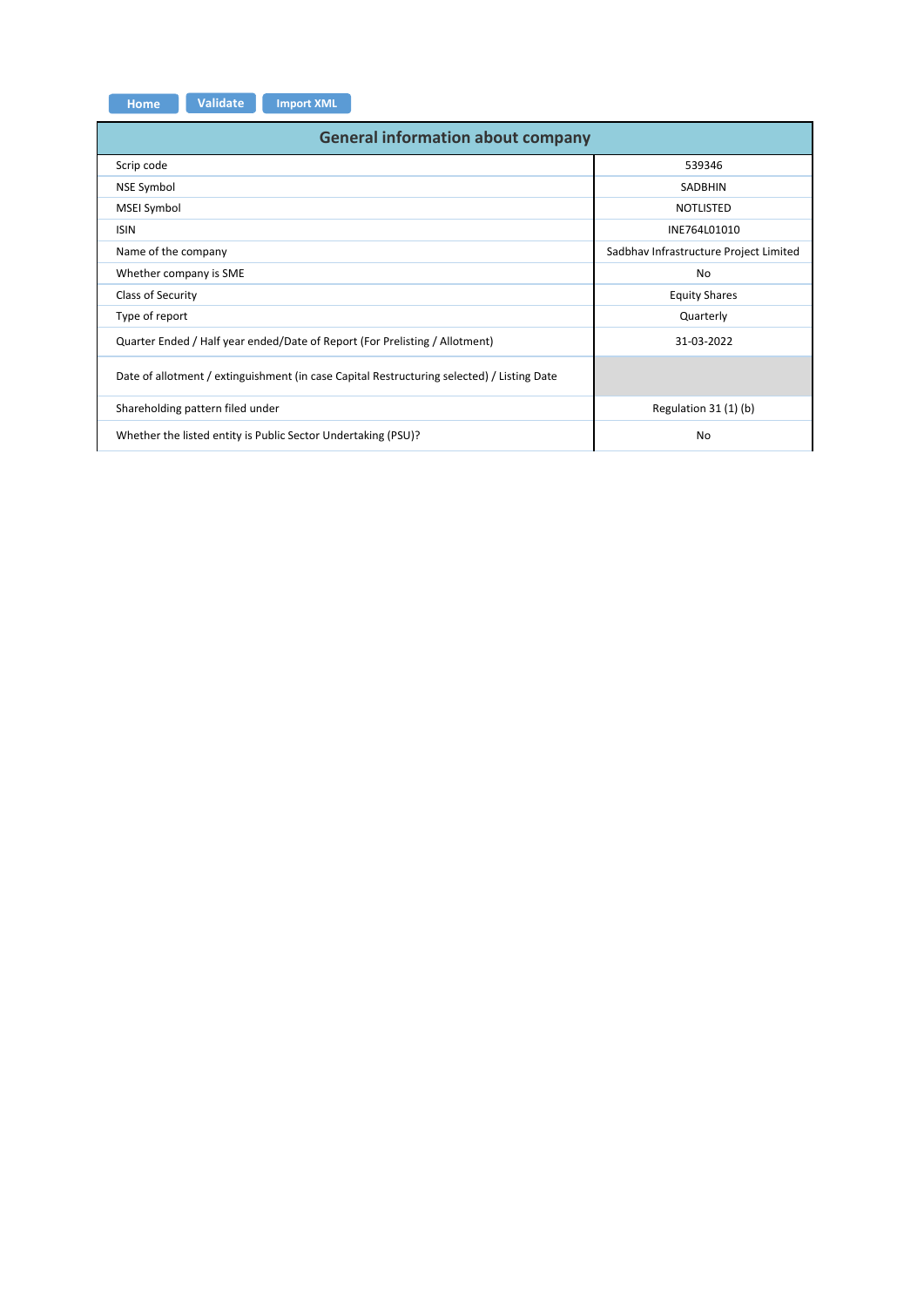**Home Validate**

| Sr.<br>No.     | <b>Particular</b>                                                                         | Yes/No | <b>Promoter and</b><br><b>Promoter Group</b> | <b>Public shareholder</b> | Non Promoter-Non<br><b>Public</b> |
|----------------|-------------------------------------------------------------------------------------------|--------|----------------------------------------------|---------------------------|-----------------------------------|
| ÷.             | Whether the Listed Entity has issued any partly paid up shares?                           | No     | <b>No</b>                                    | <b>No</b>                 | <b>No</b>                         |
| $\overline{2}$ | Whether the Listed Entity has issued any Convertible Securities ?                         | No     | <b>No</b>                                    | <b>No</b>                 | <b>No</b>                         |
| 3              | Whether the Listed Entity has issued any Warrants?                                        | No     | N <sub>0</sub>                               | N <sub>0</sub>            | N <sub>0</sub>                    |
| 4              | Whether the Listed Entity has any shares against which depository receipts are<br>issued? | No     | <b>No</b>                                    | <b>No</b>                 | <b>No</b>                         |
|                | Whether the Listed Entity has any shares in locked-in?                                    | No     | <b>No</b>                                    | <b>No</b>                 | <b>No</b>                         |
| 6              | Whether any shares held by promoters are pledge or otherwise encumbered?                  | Yes    | Yes                                          |                           |                                   |
| $\overline{ }$ | Whether company has equity shares with differential voting rights?                        | No     | <b>No</b>                                    | <b>No</b>                 | <b>No</b>                         |
| 8              | Whether the listed entity has any significant beneficial owner?                           | No     |                                              |                           |                                   |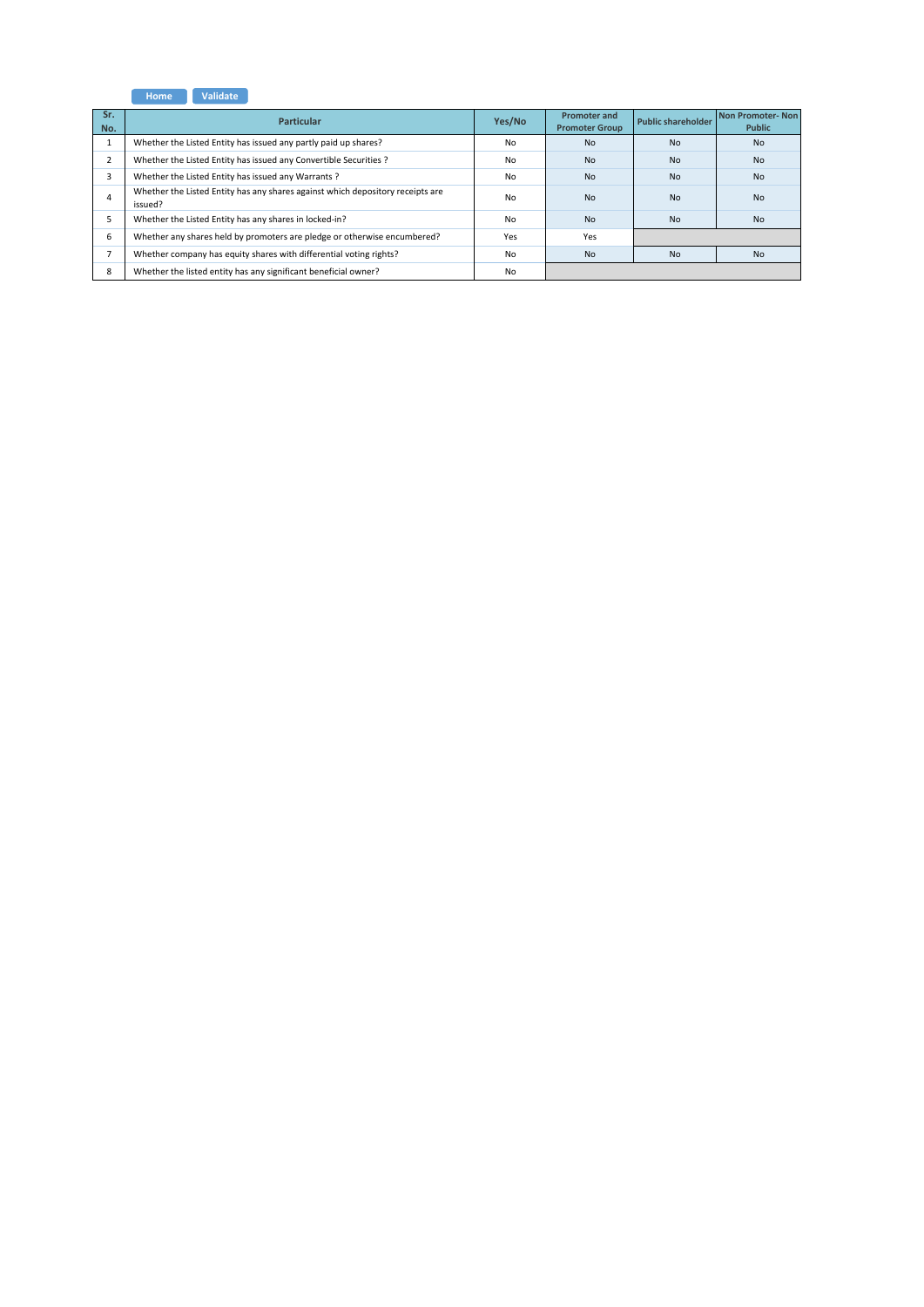**Home**

## **Table I ‐ Summary Statement holding of specified securities**

## Note : Data will be automatically populated from shareholding pattern sheet - Data Entry Restricted in this sheet

|         |                                 |                       |                             | No. Of Partly paid-             |                                                                   |                   |                                                                            |                 |                           | Number of Voting Rightsheld in each class ofsecurities(IX) |                              |                                              |
|---------|---------------------------------|-----------------------|-----------------------------|---------------------------------|-------------------------------------------------------------------|-------------------|----------------------------------------------------------------------------|-----------------|---------------------------|------------------------------------------------------------|------------------------------|----------------------------------------------|
| Categor |                                 | Nos. Of               | No. of fully paid up equity |                                 | No. Of shares                                                     | Total nos. shares | Shareholding as a %<br>of total no. of                                     |                 | No of Voting (XIV) Rights |                                                            |                              | No. Of Shares Underlying                     |
| (1)     | Category of shareholder<br>(II) | shareholders<br>(III) | shares held<br>(IV)         | up equity shares<br>held<br>(V) | underlying<br>Depository Receipts $(VII) = (IV)+(V)+(VI)$<br>(VI) | held              | shares (calculated<br>as per SCRR, 1957)<br>(VIII)<br>As a % of $(A+B+C2)$ | Class<br>eg:    | Class<br>eg:y             | Total                                                      | Total as a % of<br>$(A+B+C)$ | Outstanding convertible<br>securities<br>(X) |
| (A)     | Promoter & Promoter Group       |                       | 247748736                   |                                 |                                                                   | 247748736         | 70.34                                                                      | 24,77,48,736.00 |                           | 247748736.00                                               | 70.34                        |                                              |
| (B)     | Public                          | 40646                 | 104476480                   |                                 |                                                                   | 104476480         | 29.66                                                                      | 104476480.00    |                           | 104476480.00                                               | 29.66                        |                                              |
| (C)     | Non Promoter- Non Public        |                       |                             |                                 |                                                                   |                   |                                                                            |                 |                           |                                                            |                              |                                              |
| (C1)    | <b>Shares underlying DRs</b>    |                       |                             |                                 |                                                                   |                   |                                                                            |                 |                           |                                                            |                              |                                              |
| (C2)    | Shares held by Employee Trusts  |                       |                             |                                 |                                                                   |                   |                                                                            |                 |                           |                                                            |                              |                                              |
|         | <b>Total</b>                    | 40649                 | 352225216                   |                                 |                                                                   | 352225216         | 100                                                                        | 352225216.00    |                           | 352225216.00                                               | 100.00                       |                                              |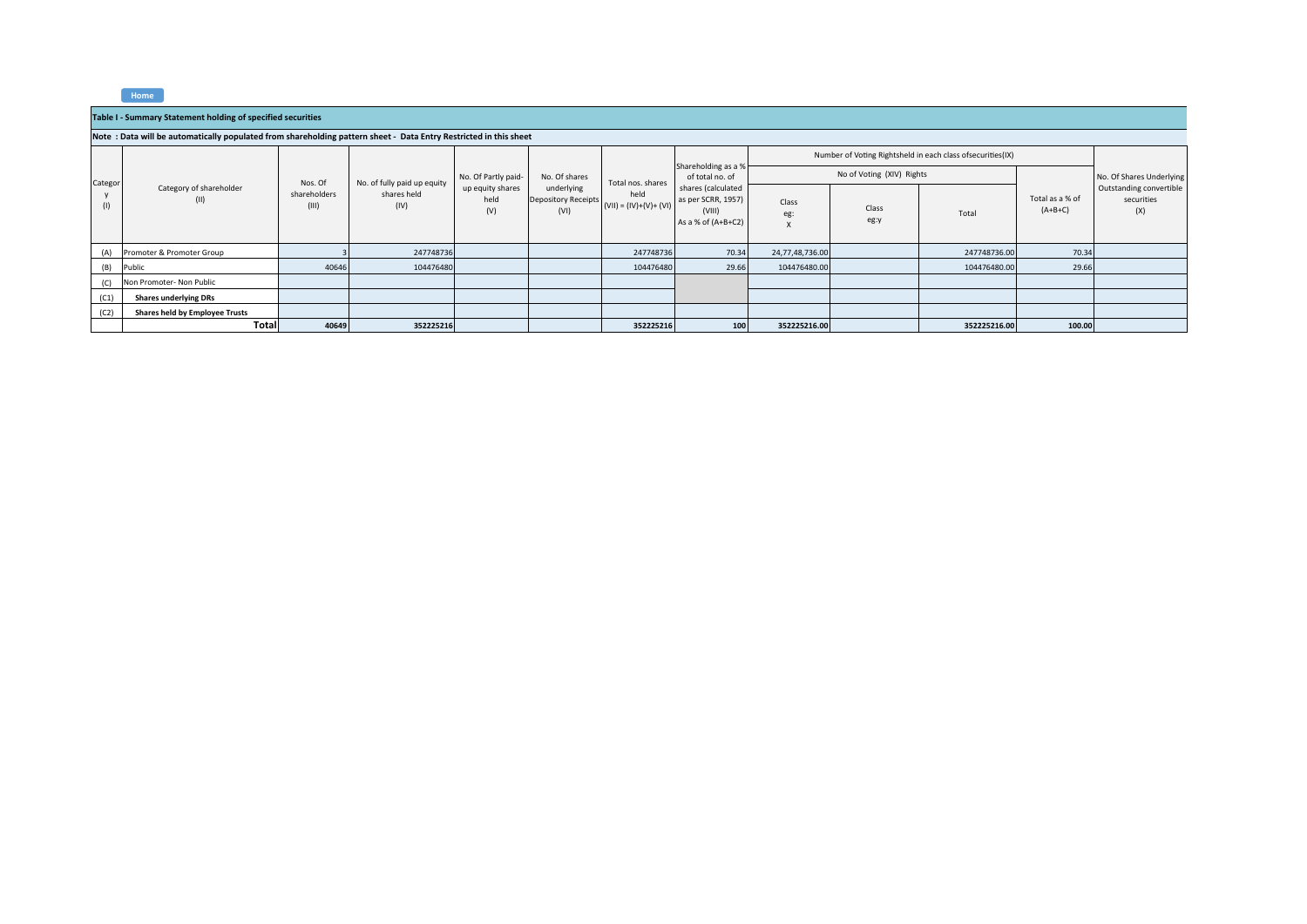| No. of Shares                              |                                                 | Shareholding, as a %<br>No. Of Shares Underlying assuming full conversion of<br>Outstanding convertible convertible securities (as a | Number of Locked in shares<br>(XII) |                                       |            | Number of Shares pledged or<br>otherwise encumbered<br>(XIII) | Number of equity                               |
|--------------------------------------------|-------------------------------------------------|--------------------------------------------------------------------------------------------------------------------------------------|-------------------------------------|---------------------------------------|------------|---------------------------------------------------------------|------------------------------------------------|
| Underlying<br>Outstanding<br>Warrants (Xi) | securities and No. Of<br>Warrants<br>$(Xi)$ (a) | percentage of diluted<br>share capital)<br>$(XI) = (VII)+(X)$<br>As a % of $(A+B+C2)$                                                | No.<br>(a)                          | As a % of total<br>Shares held<br>(b) | No.<br>(a) | As a % of total<br>Shares held<br>(b)                         | shares held in<br>dematerialized form<br>(XIV) |
|                                            |                                                 | 70.34                                                                                                                                |                                     |                                       | 245721252  | 99.18                                                         | 247748736                                      |
|                                            |                                                 | 29.66                                                                                                                                |                                     |                                       |            |                                                               | 104476477                                      |
|                                            |                                                 |                                                                                                                                      |                                     |                                       |            |                                                               |                                                |
|                                            |                                                 |                                                                                                                                      |                                     |                                       |            |                                                               |                                                |
|                                            |                                                 |                                                                                                                                      |                                     |                                       |            |                                                               |                                                |
|                                            |                                                 | 100                                                                                                                                  |                                     |                                       | 245721252  | 69.76                                                         | 352225213                                      |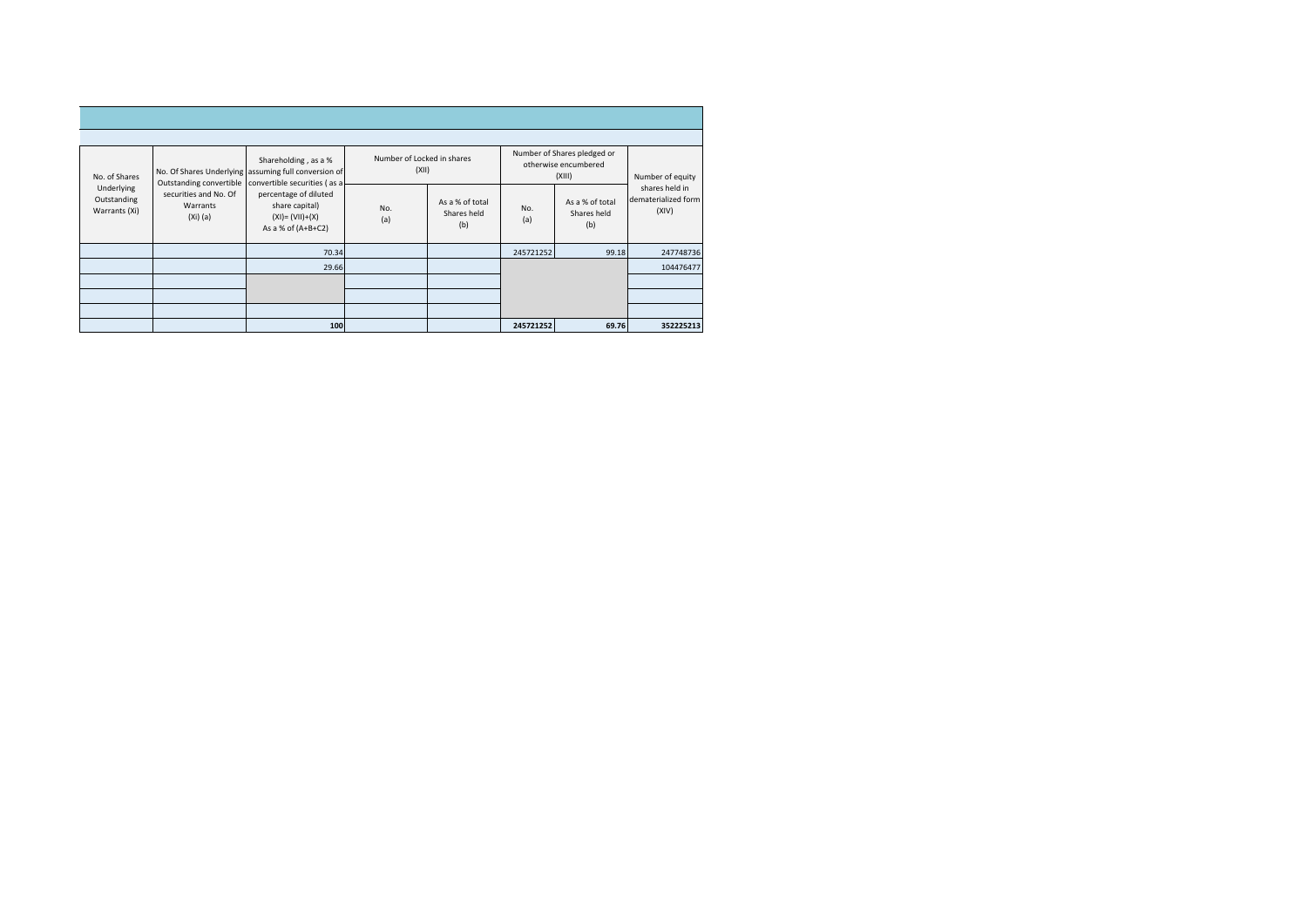|              | Home<br>Validate                                                                     |                                  |                                                    |                                                        |                                                               |                                                       |                                                                                                 |                                                                                                                                |                                 |
|--------------|--------------------------------------------------------------------------------------|----------------------------------|----------------------------------------------------|--------------------------------------------------------|---------------------------------------------------------------|-------------------------------------------------------|-------------------------------------------------------------------------------------------------|--------------------------------------------------------------------------------------------------------------------------------|---------------------------------|
|              |                                                                                      |                                  |                                                    |                                                        |                                                               |                                                       |                                                                                                 |                                                                                                                                | Number of Voting Rights held in |
|              |                                                                                      |                                  |                                                    |                                                        |                                                               |                                                       | Shareholding as a                                                                               |                                                                                                                                | No of Voting (XIV) Rights       |
| Sr.          | Category & Name<br>of the<br>Shareholders<br>(1)                                     | Nos. Of<br>shareholders<br>(III) | No. of fully paid up<br>equity shares held<br>(IV) | No. Of Partly paid-<br>up equity shares<br>held<br>(V) | No. Of shares<br>underlying<br>Depository<br>Receipts<br>(VI) | Total nos. shares<br>held<br>$(VII) = (IV)+(V)+(VII)$ | % of total no. of<br>shares (calculated<br>as per SCRR, 1957)<br>(VIII)<br>As a % of $(A+B+C2)$ | Class<br>eg:<br>$\pmb{\times}$                                                                                                 | Class<br>eg:y                   |
| $\mathbf{A}$ | Table II - Statement showing shareholding pattern of the Promoter and Promoter Group |                                  |                                                    |                                                        |                                                               |                                                       |                                                                                                 |                                                                                                                                |                                 |
| (1)          | ndian                                                                                |                                  |                                                    |                                                        |                                                               |                                                       |                                                                                                 |                                                                                                                                |                                 |
| (a)          | Individuals/Hindu undivided Family                                                   | $\overline{2}$                   | 2027484                                            |                                                        |                                                               | 2027484                                               | 0.58                                                                                            | 2027484.00                                                                                                                     |                                 |
| (b)          | Central Government/ State Government(s)                                              |                                  |                                                    |                                                        |                                                               |                                                       |                                                                                                 |                                                                                                                                |                                 |
| (c)          | <b>Financial Institutions/Banks</b>                                                  |                                  |                                                    |                                                        |                                                               |                                                       |                                                                                                 |                                                                                                                                |                                 |
| (d)          | Any Other (specify)                                                                  | $\mathbf{1}$                     | 245721252                                          |                                                        |                                                               | 245721252                                             | 69.76                                                                                           | 245721252.00                                                                                                                   |                                 |
|              | Sub-Total (A)(1)                                                                     | $\overline{\mathbf{3}}$          | 247748736                                          |                                                        |                                                               | 247748736                                             | 70.34                                                                                           | 247748736.00                                                                                                                   |                                 |
| (2)          | <b>Foreign</b>                                                                       |                                  |                                                    |                                                        |                                                               |                                                       |                                                                                                 |                                                                                                                                |                                 |
| (a)          | <b>Individuals (NonResident Individuals/ Foreign)</b><br>Individuals)                |                                  |                                                    |                                                        |                                                               |                                                       |                                                                                                 |                                                                                                                                |                                 |
| (b)          | Government                                                                           |                                  |                                                    |                                                        |                                                               |                                                       |                                                                                                 |                                                                                                                                |                                 |
| (c)          | Institutions                                                                         |                                  |                                                    |                                                        |                                                               |                                                       |                                                                                                 |                                                                                                                                |                                 |
| (d)          | <b>Foreign Portfolio Investor</b>                                                    |                                  |                                                    |                                                        |                                                               |                                                       |                                                                                                 |                                                                                                                                |                                 |
| (e)          | Any Other (specify)                                                                  |                                  |                                                    |                                                        |                                                               |                                                       |                                                                                                 |                                                                                                                                |                                 |
|              | Sub-Total (A)(2)                                                                     |                                  |                                                    |                                                        |                                                               |                                                       |                                                                                                 |                                                                                                                                |                                 |
|              | <b>Total Shareholding of Promoter and Promoter Group</b><br>$(A)=(A)(1)+(A)(2)$      | $\overline{\mathbf{3}}$          | 247748736                                          |                                                        |                                                               | 247748736                                             | 70.34                                                                                           | 247748736.00                                                                                                                   |                                 |
|              | Details of Shares which remain unclaimed for Promoter & Promoter Group               |                                  |                                                    |                                                        |                                                               |                                                       |                                                                                                 |                                                                                                                                |                                 |
| B            | Table III - Statement showing shareholding<br>pattern of the Public shareholder      |                                  |                                                    |                                                        |                                                               |                                                       |                                                                                                 | Note: Kindly show details of shareholders having more than one percentage of total no of shares. Please refer software manual. |                                 |
| (1)          | <b>Institutions</b>                                                                  |                                  |                                                    |                                                        |                                                               |                                                       |                                                                                                 |                                                                                                                                |                                 |
| (a)          | <b>Mutual Funds</b>                                                                  | $\overline{2}$                   | 9500951                                            |                                                        |                                                               | 9500951                                               | 2.70                                                                                            | 9500951                                                                                                                        |                                 |
| (b)          | <b>Venture Capital Funds</b>                                                         |                                  |                                                    |                                                        |                                                               |                                                       |                                                                                                 |                                                                                                                                |                                 |
| (c)          | <b>Alternate Investment Funds</b>                                                    |                                  |                                                    |                                                        |                                                               |                                                       |                                                                                                 |                                                                                                                                |                                 |
| (d)          | <b>Foreign Venture Capital Investors</b>                                             |                                  |                                                    |                                                        |                                                               |                                                       |                                                                                                 |                                                                                                                                |                                 |
| (e)          | <b>Foreign Portfolio Investors</b>                                                   | $\overline{7}$                   | 1071969                                            |                                                        |                                                               | 1071969                                               | 0.30                                                                                            | 1071969                                                                                                                        |                                 |
| (f)          | <b>Financial Institutions/Banks</b>                                                  |                                  |                                                    |                                                        |                                                               |                                                       |                                                                                                 |                                                                                                                                |                                 |
| (g)          | <b>Insurance Companies</b>                                                           |                                  |                                                    |                                                        |                                                               |                                                       |                                                                                                 |                                                                                                                                |                                 |
| (h)          | <b>Provident Funds/ Pension Funds</b>                                                |                                  |                                                    |                                                        |                                                               |                                                       |                                                                                                 |                                                                                                                                |                                 |
| (i)          | Any Other (specify)                                                                  |                                  |                                                    |                                                        |                                                               |                                                       |                                                                                                 |                                                                                                                                |                                 |
|              | Sub-Total (B)(1)                                                                     | 9                                | 10572920                                           |                                                        |                                                               | 10572920                                              | 3.00                                                                                            | 10572920.00                                                                                                                    |                                 |
| (2)          | Central Government/ State Government(s)/<br>President of India                       |                                  |                                                    |                                                        |                                                               |                                                       |                                                                                                 |                                                                                                                                |                                 |
|              | Sub-Total (B)(2)                                                                     |                                  |                                                    |                                                        |                                                               |                                                       |                                                                                                 |                                                                                                                                |                                 |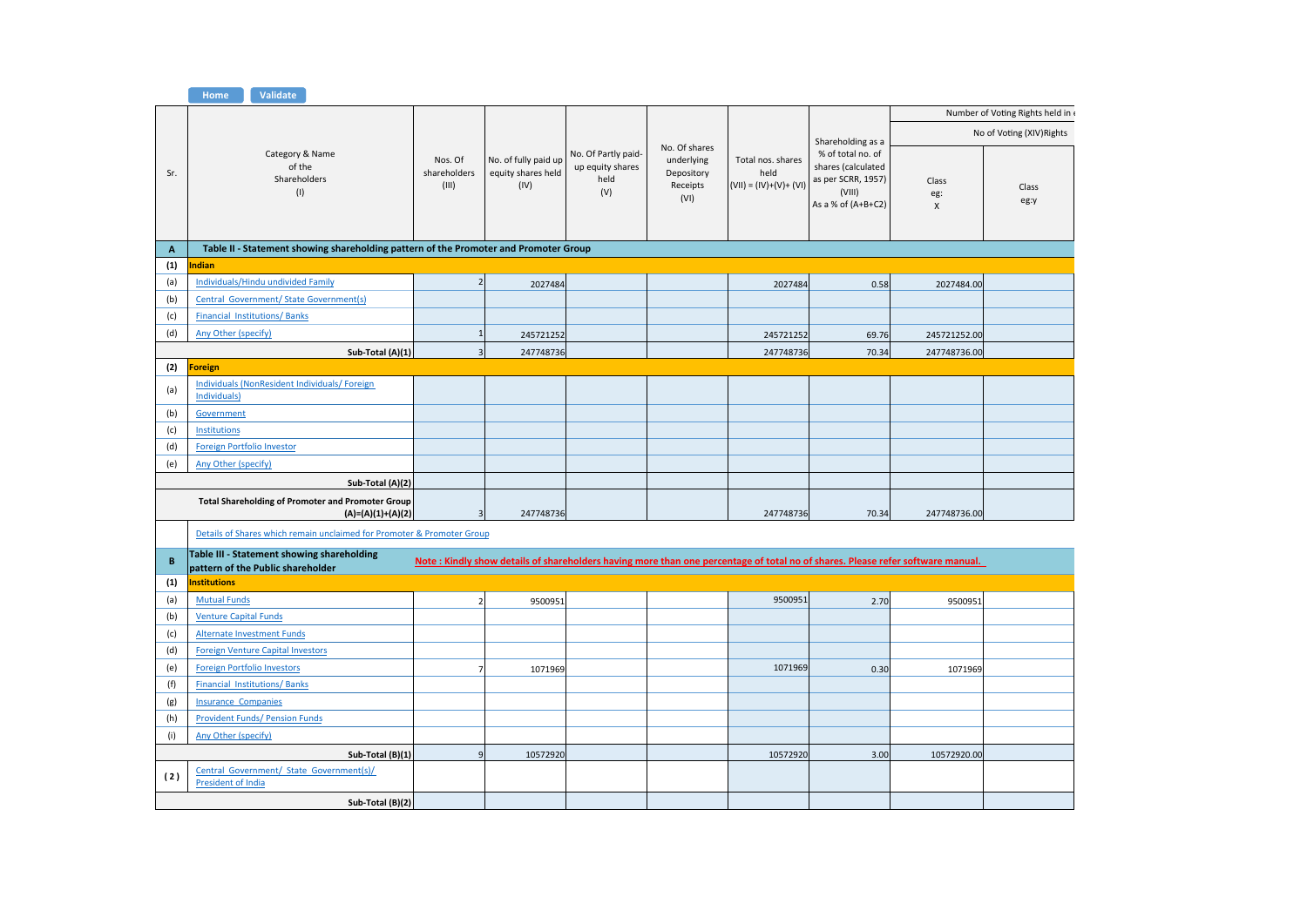| (3)                                                                                                                    | <b>Non-institutions</b>                                                                         |       |           |  |  |                                                                                |        |                  |  |  |  |
|------------------------------------------------------------------------------------------------------------------------|-------------------------------------------------------------------------------------------------|-------|-----------|--|--|--------------------------------------------------------------------------------|--------|------------------|--|--|--|
|                                                                                                                        | Individuals -<br>i.Individual shareholders holding nominal share capital<br>up to Rs. 2 lakhs.  |       |           |  |  |                                                                                |        |                  |  |  |  |
| (a(i))                                                                                                                 | Individuals -                                                                                   | 38975 | 34699668  |  |  | 34699668                                                                       | 9.85   | 34699668         |  |  |  |
|                                                                                                                        | ii. Individual shareholders holding nominal share                                               |       |           |  |  |                                                                                |        |                  |  |  |  |
| (a(ii))                                                                                                                | capital in excess of Rs. 2 lakhs.                                                               | 323   | 19187999  |  |  | 19187999                                                                       | 5.45   | 19187999         |  |  |  |
| (b)                                                                                                                    | NBFCs registered with RBI                                                                       |       |           |  |  |                                                                                |        |                  |  |  |  |
| (c)                                                                                                                    | <b>Employee Trusts</b>                                                                          |       |           |  |  |                                                                                |        |                  |  |  |  |
| (d)                                                                                                                    | Overseas Depositories (holding DRs) (balancing figure)                                          |       |           |  |  |                                                                                |        |                  |  |  |  |
| (e)                                                                                                                    | Any Other (specify)                                                                             | 1339  | 40015893  |  |  | 40015893                                                                       | 11.36  | 40015893         |  |  |  |
|                                                                                                                        | Sub-Total (B)(3)                                                                                | 40637 | 93903560  |  |  | 93903560                                                                       | 26.66  | 93903560.00      |  |  |  |
|                                                                                                                        | Total Public Shareholding (B)=(B)(1)+(B)(2)+(B)(3)                                              | 40646 | 104476480 |  |  | 104476480                                                                      | 29.66  | 104476480.00     |  |  |  |
|                                                                                                                        | Details of the shareholders acting as persons in Concert for Public                             |       |           |  |  |                                                                                |        |                  |  |  |  |
|                                                                                                                        | Details of Shares which remain unclaimed for Public                                             |       |           |  |  |                                                                                |        |                  |  |  |  |
| c                                                                                                                      | Table IV - Statement showing shareholding pattern of the Non Promoter- Non Public shareholder   |       |           |  |  |                                                                                |        |                  |  |  |  |
|                                                                                                                        | Custodian/DR Holder - Name of DR Holders (If<br>Available)                                      |       |           |  |  |                                                                                |        |                  |  |  |  |
| (1)                                                                                                                    | <b>Employee Benefit Trust (under SEBI (Share based)</b>                                         |       |           |  |  |                                                                                |        |                  |  |  |  |
| (2)                                                                                                                    | <b>Employee Benefit) Regulations, 2014)</b>                                                     |       |           |  |  |                                                                                |        |                  |  |  |  |
|                                                                                                                        | <b>Total NonPromoter- Non Public Shareholding</b><br>$(C) = (C)(1)+(C)(2)$                      |       |           |  |  |                                                                                |        |                  |  |  |  |
|                                                                                                                        | Total (A+B+C2)                                                                                  | 40649 | 352225216 |  |  | 352225216                                                                      | 100.00 | 352225216.00     |  |  |  |
|                                                                                                                        | Total (A+B+C)                                                                                   | 40649 | 352225216 |  |  | 352225216                                                                      | 100.00 | 352225216.00     |  |  |  |
|                                                                                                                        |                                                                                                 |       |           |  |  |                                                                                |        |                  |  |  |  |
| Disclosure of notes on shareholding pattern<br><b>Add Notes</b>                                                        |                                                                                                 |       |           |  |  |                                                                                |        |                  |  |  |  |
| Disclosure of notes in case of promoter holiding in dematerialsed form is less than 100 percentage<br><b>Add Notes</b> |                                                                                                 |       |           |  |  |                                                                                |        |                  |  |  |  |
|                                                                                                                        |                                                                                                 |       |           |  |  | Disclosure of notes in case of public share holding is less than 25 percentage |        | <b>Add Notes</b> |  |  |  |
|                                                                                                                        | Disclosure of notes on shareholding pattern for company remarks explanatory<br><b>Add Notes</b> |       |           |  |  |                                                                                |        |                  |  |  |  |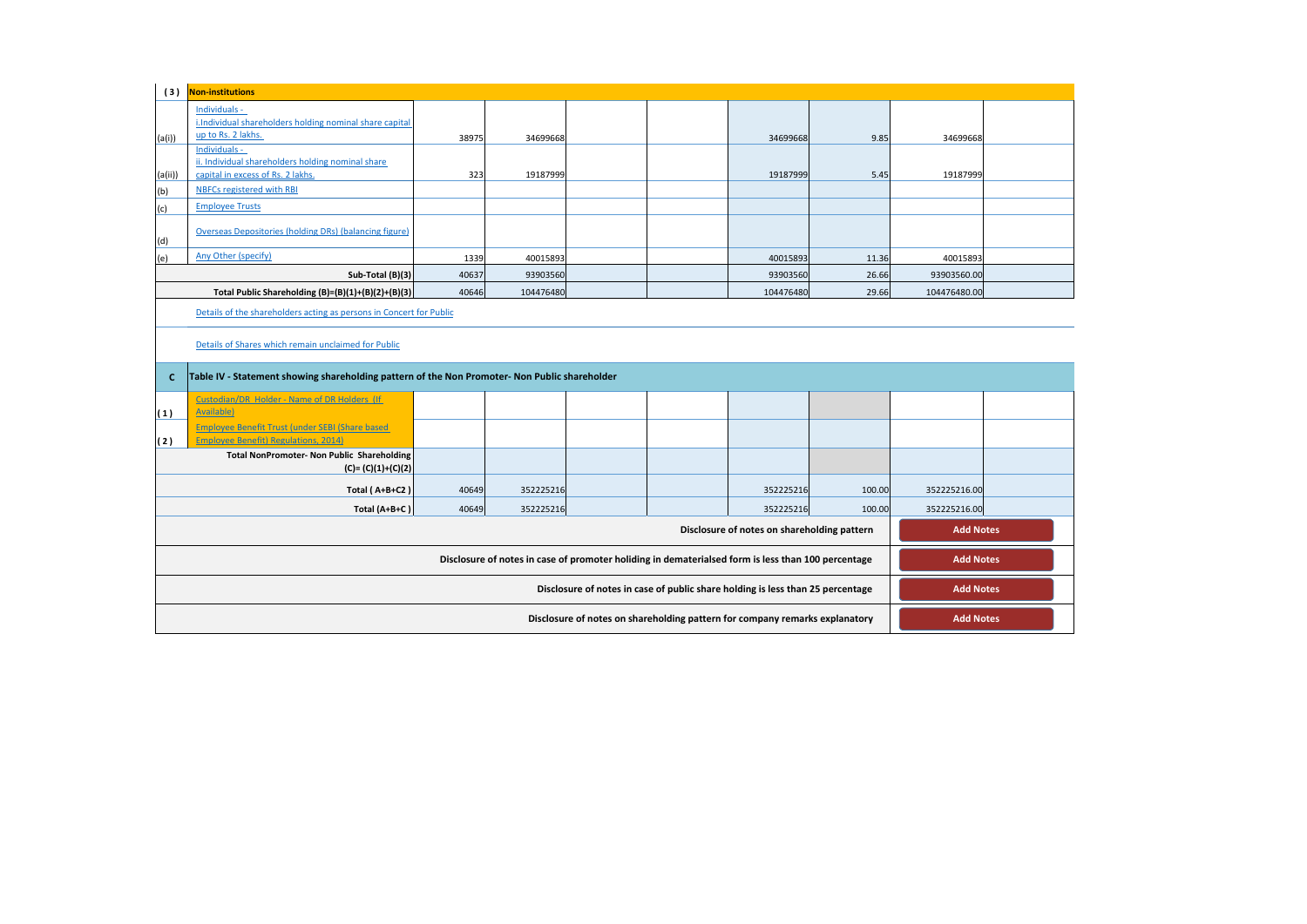| each class of securities(IX) |                                                 |                                                               |                                                             |                                                                                          |                                                                                                                                                       | Number of Locked in shares |                                       | Number of Shares pledged or    |                                       |                                                                    |
|------------------------------|-------------------------------------------------|---------------------------------------------------------------|-------------------------------------------------------------|------------------------------------------------------------------------------------------|-------------------------------------------------------------------------------------------------------------------------------------------------------|----------------------------|---------------------------------------|--------------------------------|---------------------------------------|--------------------------------------------------------------------|
|                              |                                                 | No. Of Shares                                                 |                                                             | No. Of Shares                                                                            | Shareholding, as a %<br>assuming full                                                                                                                 | (XII)                      |                                       | otherwise encumbered<br>(XIII) |                                       |                                                                    |
| Total                        | Total as<br>a % of<br>Total<br>Voting<br>rights | Underlying<br>Outstanding<br>convertible<br>securities<br>(X) | No. of Shares<br>Underlying<br>Outstanding<br>Warrants (Xi) | Underlying<br>Outstanding<br>convertible securities<br>and No. Of Warrants<br>$(Xi)$ (a) | conversion of<br>convertible securities (<br>as a percentage of<br>No.<br>diluted share capital)<br>(a)<br>$(XI) = (VII)+(X)$<br>As a % of $(A+B+C2)$ |                            | As a % of total<br>Shares held<br>(b) | No.<br>(a)                     | As a % of total<br>Shares held<br>(b) | Number of equity<br>shares held in<br>dematerialized form<br>(XIV) |
|                              |                                                 |                                                               |                                                             |                                                                                          |                                                                                                                                                       |                            |                                       |                                |                                       |                                                                    |
|                              |                                                 |                                                               |                                                             |                                                                                          |                                                                                                                                                       |                            |                                       |                                |                                       |                                                                    |
| 2027484                      | 0.58                                            |                                                               |                                                             |                                                                                          | 0.58                                                                                                                                                  |                            |                                       | $\overline{0}$                 | 0.00                                  | 2027484                                                            |
|                              |                                                 |                                                               |                                                             |                                                                                          |                                                                                                                                                       |                            |                                       |                                |                                       |                                                                    |
| 245721252                    | 69.76                                           |                                                               |                                                             |                                                                                          | 69.76                                                                                                                                                 |                            |                                       | 245721252                      | 100.00                                | 245721252                                                          |
| 247748736                    | 70.34                                           |                                                               |                                                             |                                                                                          | 70.34                                                                                                                                                 |                            |                                       | 245721252                      | 99.18                                 | 247748736                                                          |
|                              |                                                 |                                                               |                                                             |                                                                                          |                                                                                                                                                       |                            |                                       |                                |                                       |                                                                    |
|                              |                                                 |                                                               |                                                             |                                                                                          |                                                                                                                                                       |                            |                                       |                                |                                       |                                                                    |
|                              |                                                 |                                                               |                                                             |                                                                                          |                                                                                                                                                       |                            |                                       |                                |                                       |                                                                    |
|                              |                                                 |                                                               |                                                             |                                                                                          |                                                                                                                                                       |                            |                                       |                                |                                       |                                                                    |
|                              |                                                 |                                                               |                                                             |                                                                                          |                                                                                                                                                       |                            |                                       |                                |                                       |                                                                    |
|                              |                                                 |                                                               |                                                             |                                                                                          |                                                                                                                                                       |                            |                                       |                                |                                       |                                                                    |
|                              |                                                 |                                                               |                                                             |                                                                                          |                                                                                                                                                       |                            |                                       |                                |                                       |                                                                    |
| 247748736                    | 70.34                                           |                                                               |                                                             |                                                                                          | 70.34                                                                                                                                                 |                            |                                       | 245721252                      | 99.18                                 | 247748736                                                          |

| 9500951  | 2.70 |  | 2.70 |  | 9500951  |
|----------|------|--|------|--|----------|
|          |      |  |      |  |          |
|          |      |  |      |  |          |
|          |      |  |      |  |          |
| 1071969  | 0.30 |  | 0.30 |  | 1071969  |
|          |      |  |      |  |          |
|          |      |  |      |  |          |
|          |      |  |      |  |          |
|          |      |  |      |  |          |
| 10572920 | 3.00 |  | 3.00 |  | 10572920 |
|          |      |  |      |  |          |
|          |      |  |      |  |          |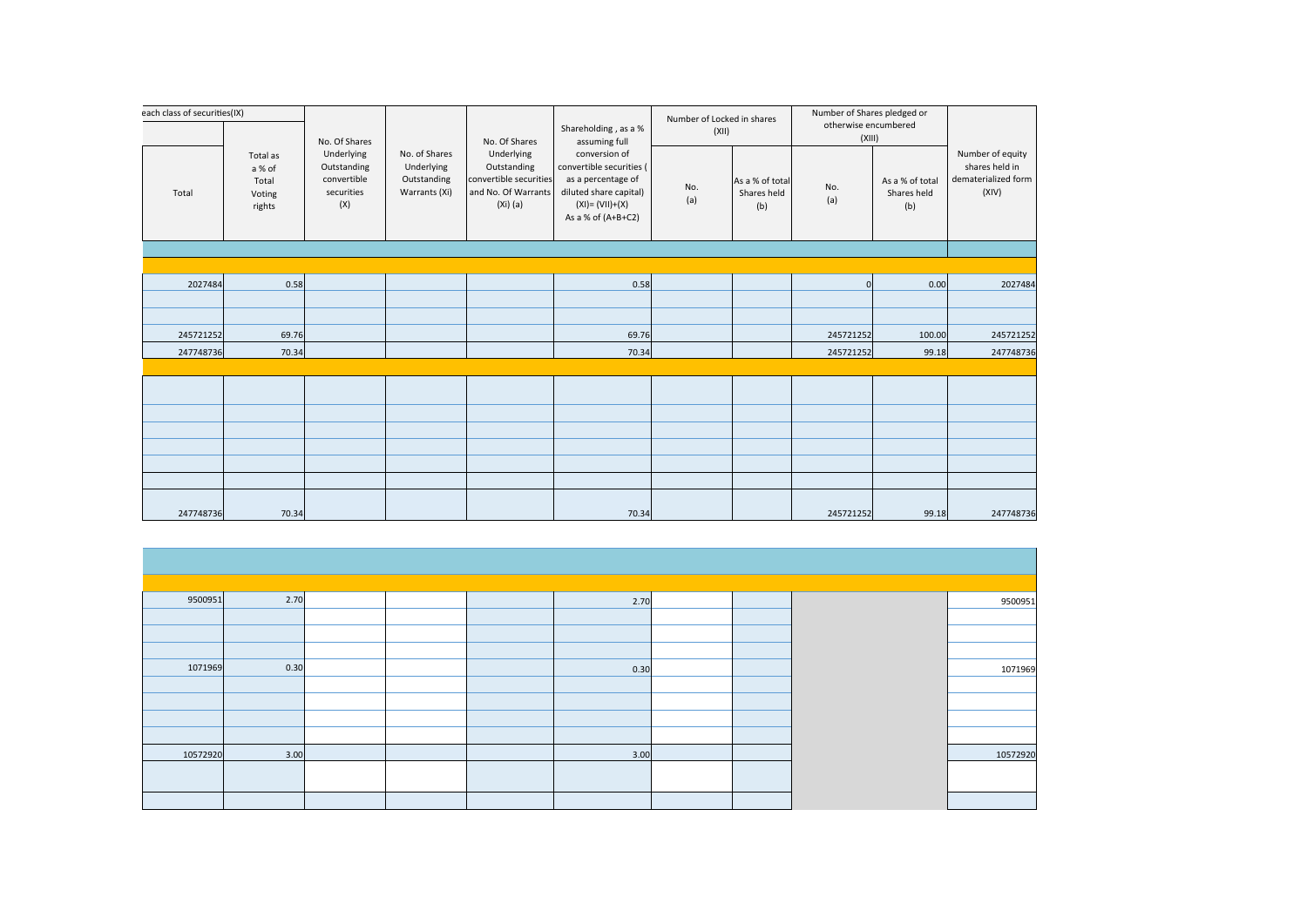| 34699668  | 9.85   |  | 9.85   |  |           |       | 34699665  |
|-----------|--------|--|--------|--|-----------|-------|-----------|
|           |        |  |        |  |           |       |           |
| 19187999  | 5.45   |  | 5.45   |  |           |       | 19187999  |
|           |        |  |        |  |           |       |           |
|           |        |  |        |  |           |       |           |
|           |        |  |        |  |           |       |           |
|           |        |  |        |  |           |       |           |
| 40015893  | 11.36  |  | 11.36  |  |           |       | 40015893  |
| 93903560  | 26.66  |  | 26.66  |  |           |       | 93903557  |
| 104476480 | 29.66  |  | 29.66  |  |           |       | 104476477 |
|           |        |  |        |  |           |       |           |
|           |        |  |        |  |           |       |           |
|           |        |  |        |  |           |       |           |
|           |        |  |        |  |           |       |           |
|           |        |  |        |  |           |       |           |
|           |        |  |        |  |           |       |           |
|           |        |  |        |  |           |       |           |
|           |        |  |        |  |           |       |           |
|           |        |  |        |  |           |       |           |
|           |        |  |        |  |           |       |           |
|           |        |  |        |  |           |       |           |
| 352225216 | 100.00 |  | 100.00 |  |           |       | 352225213 |
| 352225216 | 100.00 |  | 100.00 |  | 245721252 | 69.76 | 352225213 |
|           |        |  |        |  |           |       |           |
|           |        |  |        |  |           |       |           |
|           |        |  |        |  |           |       |           |
|           |        |  |        |  |           |       |           |
|           |        |  |        |  |           |       |           |
|           |        |  |        |  |           |       |           |
|           |        |  |        |  |           |       |           |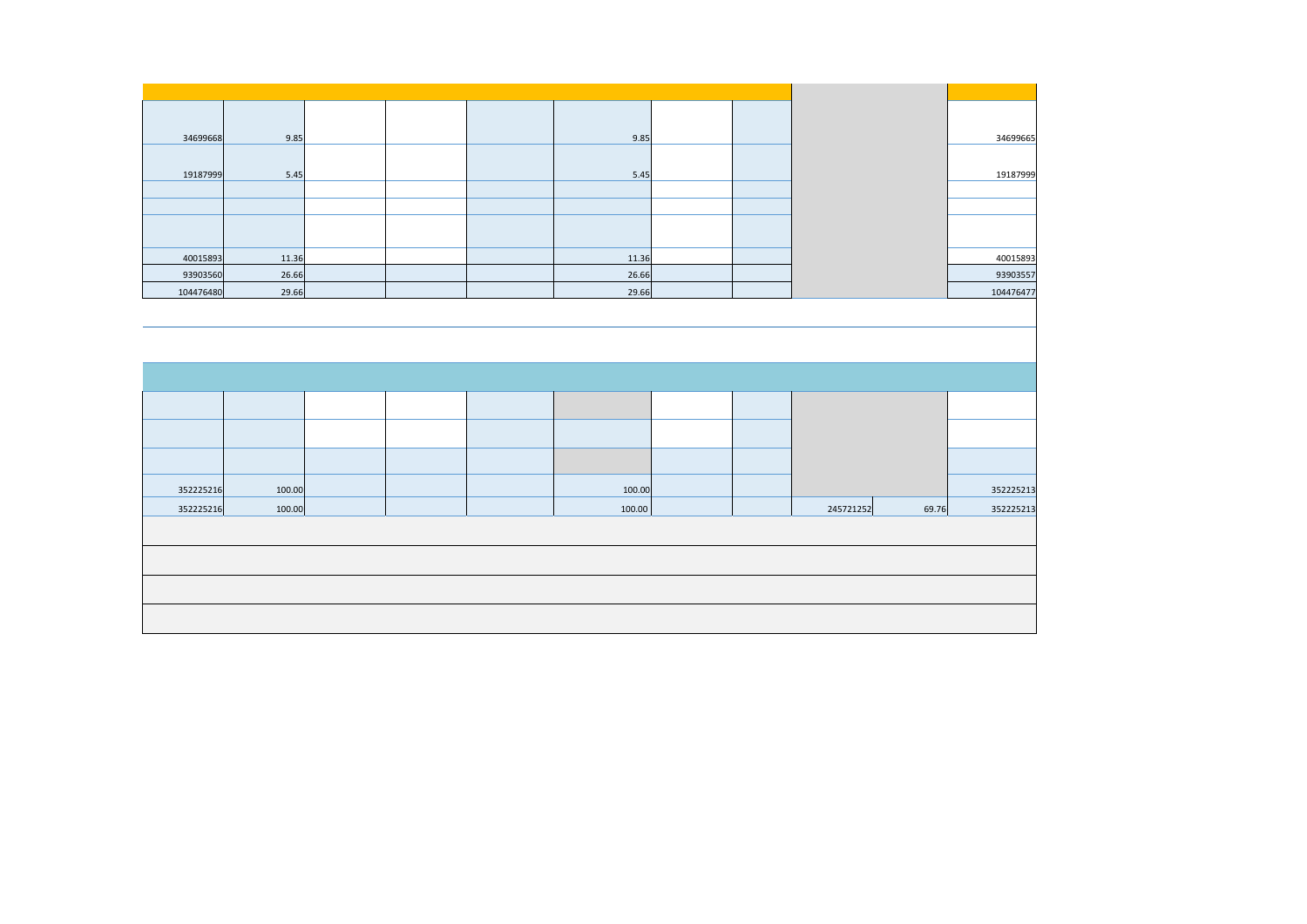|                | <b>Validate</b><br><b>Home</b>     |              |                                  |                             |                                                                        |                           |                                               |                                     |
|----------------|------------------------------------|--------------|----------------------------------|-----------------------------|------------------------------------------------------------------------|---------------------------|-----------------------------------------------|-------------------------------------|
|                |                                    |              |                                  |                             | Shareholding as                                                        |                           | Number of Voting Rights held in each class of |                                     |
|                | Name<br>of the                     | PAN          | No. of fully paid                | Total nos. shares<br>held   | a % of total no.<br>of shares                                          | No of Voting (XIV) Rights | securities                                    | Total as                            |
| Searial<br>No. | Shareholders<br>(1)                | (11)         | up equity shares<br>held<br>(IV) | $(VII) = (IV)+(V)+$<br>(VI) | (calculated as<br>per SCRR, 1957)<br>(VIII)<br>As a % of<br>$(A+B+C2)$ | Class<br>eg:X             | Total                                         | a % of<br>Total<br>Voting<br>rights |
| A1(a)          | Individuals/Hindu undivided Family |              |                                  |                             |                                                                        |                           |                                               |                                     |
|                | Add<br><b>Delete</b>               |              |                                  |                             |                                                                        |                           |                                               |                                     |
|                | Shantaben Vishnubhai Patel         |              | 1213374                          | 1213374                     | 0.34                                                                   | 1213374.00                | 1213374.00                                    | 0.34                                |
| 2              | lShashin Vishnubhai Patel          |              | 814110                           | 814110                      | 0.23                                                                   | 814110.00                 | 814110.00                                     | 0.23                                |
|                | Click here to go back              | <b>Total</b> | 2027484                          | 2027484                     | 0.58                                                                   | 2027484.00                | 2027484.00                                    | 0.58                                |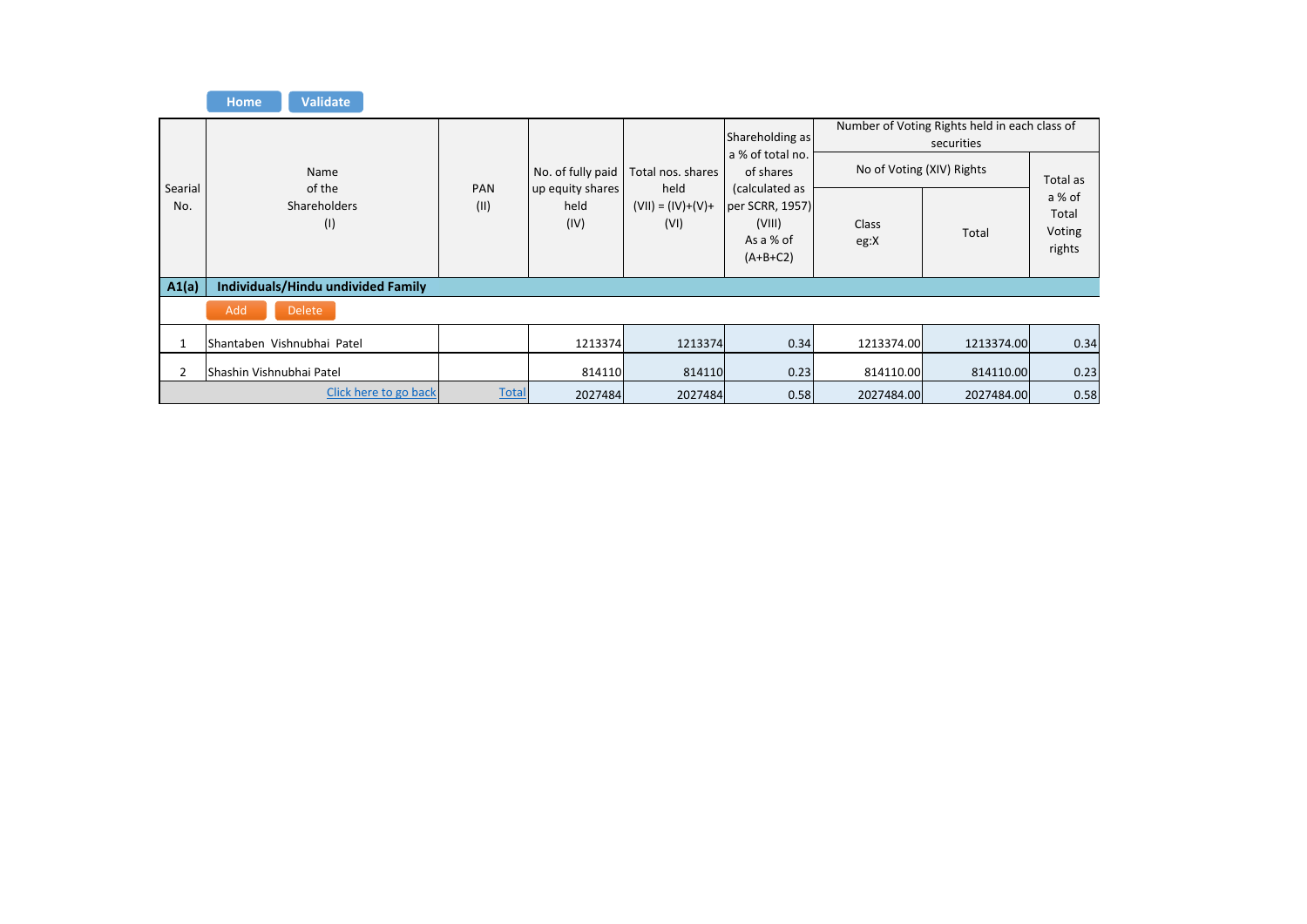| No. Of Shares<br>Underlying<br>Outstanding<br>convertible<br>securities and<br>No. Of Warrants<br>(Xi) (a) | Shareholding, as a %<br>assuming full<br>conversion of<br>convertible securities<br>(as a percentage of<br>diluted share capital)<br>$(XI) = (VII)+(Xi)(a)$<br>As a % of $(A+B+C2)$ | Number of Shares pledged<br>or otherwise encumbered<br>(XIII)<br>As a % of<br>total<br>No.<br><b>Shares</b><br>(a)<br>held<br>(b) |      | Number of equity<br>shares held in<br>dematerialized<br>form<br>(XIV) | Reason for not<br>providing PAN | Shareholder type |
|------------------------------------------------------------------------------------------------------------|-------------------------------------------------------------------------------------------------------------------------------------------------------------------------------------|-----------------------------------------------------------------------------------------------------------------------------------|------|-----------------------------------------------------------------------|---------------------------------|------------------|
|                                                                                                            |                                                                                                                                                                                     |                                                                                                                                   |      |                                                                       |                                 |                  |
|                                                                                                            |                                                                                                                                                                                     |                                                                                                                                   |      |                                                                       |                                 |                  |
|                                                                                                            | 0.34                                                                                                                                                                                | $\Omega$                                                                                                                          | 0.00 | 1213374                                                               |                                 | Promoter         |
|                                                                                                            | 0.23                                                                                                                                                                                | $\overline{0}$                                                                                                                    | 0.00 | 814110                                                                |                                 | Promoter         |
|                                                                                                            | 0.58                                                                                                                                                                                | $\overline{0}$                                                                                                                    | 0.00 | 2027484                                                               |                                 |                  |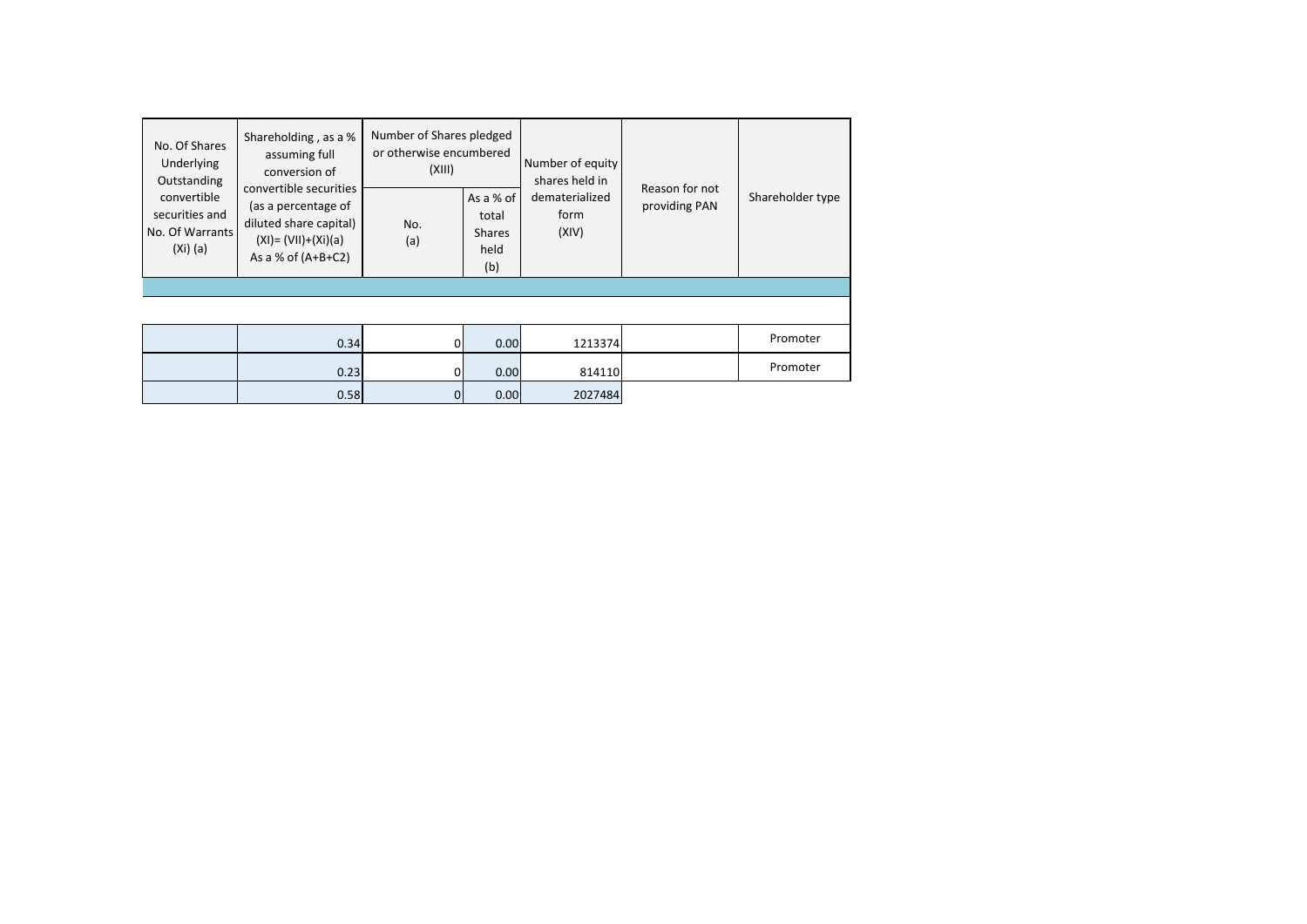|             | Validate<br>Home        |                                       |             |                                             |                                                       |                                                             |                                                                                                                      |                                                         |
|-------------|-------------------------|---------------------------------------|-------------|---------------------------------------------|-------------------------------------------------------|-------------------------------------------------------------|----------------------------------------------------------------------------------------------------------------------|---------------------------------------------------------|
| Searial No. | Category                | Name<br>of the<br>Shareholders<br>(1) | PAN<br>(II) | No.<br>of the<br><b>Shareholders</b><br>(1) | No. of fully paid<br>up equity shares<br>held<br>(IV) | Total nos.<br>shares<br>held<br>$(VII) = (IV)+(V)+$<br>(VI) | Shareholding as a %<br>of total no. of<br>shares (calculated<br>as per SCRR, 1957)<br>(VIII)<br>As a % of $(A+B+C2)$ | Number of Voti<br>No of Vol<br>Rig<br>Class<br>eg:<br>X |
| A1(d)       | Any Other (specify)     |                                       |             |                                             |                                                       |                                                             |                                                                                                                      |                                                         |
|             | Add<br>Delete           |                                       |             |                                             |                                                       |                                                             |                                                                                                                      |                                                         |
|             | <b>Bodies Corporate</b> | Sadbhav Engineering Limited           |             |                                             | 245721252                                             | 245721252                                                   | 69.76                                                                                                                | 245721252.00                                            |
|             | Click here to go back   |                                       |             | 245721252                                   | 245721252                                             | 69.76                                                       | 245721252.00                                                                                                         |                                                         |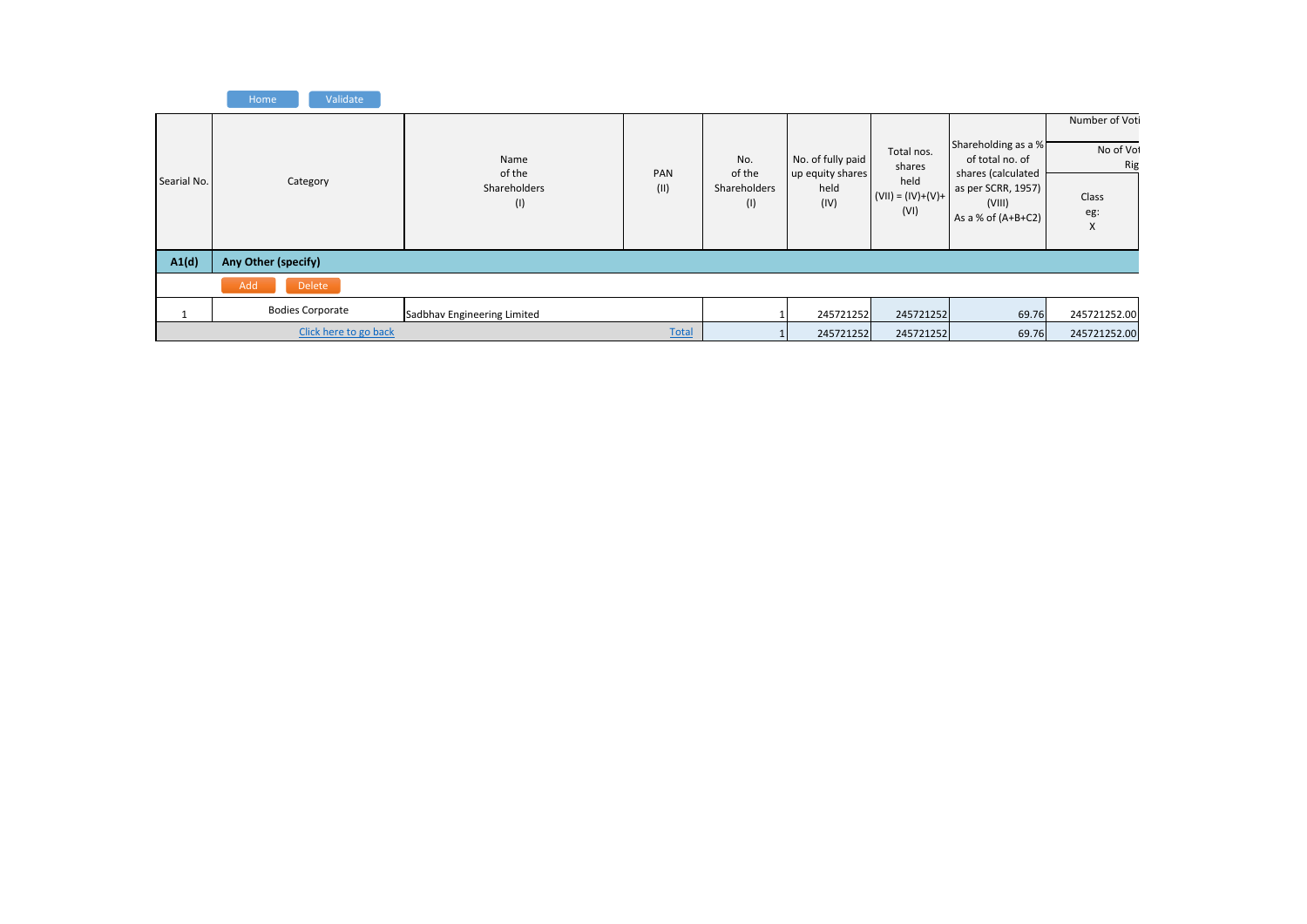| ing Rights held in each class of<br>securities |                            |                                                 |                                                                                                           | shareholding, as<br>a % assuming full                                                                                             | Number of Shares pledged                        |                                             |                                                                          |                                 |                       |
|------------------------------------------------|----------------------------|-------------------------------------------------|-----------------------------------------------------------------------------------------------------------|-----------------------------------------------------------------------------------------------------------------------------------|-------------------------------------------------|---------------------------------------------|--------------------------------------------------------------------------|---------------------------------|-----------------------|
|                                                | ting (XIV)<br>hts<br>Total | Total as<br>a % of<br>Total<br>Voting<br>rights | No. Of Shares<br>Underlying<br>Outstanding<br>convertible securities<br>and No. Of Warrants<br>$(Xi)$ (a) | conversion of<br>convertible<br>securities (as a<br>percentage of<br>diluted share<br>capital)<br>$(XI) = (VII)+(X)$<br>As a % of | or otherwise encumbered<br>(XIII)<br>No.<br>(a) | As a % of<br>total<br>Shares<br>held<br>(b) | Number of<br>equity shares<br>held in<br>dematerialized<br>form<br>(XIV) | Reason for not<br>providing PAN | Shareholder type      |
|                                                |                            |                                                 |                                                                                                           |                                                                                                                                   |                                                 |                                             |                                                                          |                                 |                       |
|                                                | 245721252.00               | 69.76                                           |                                                                                                           | 69.76                                                                                                                             | 245721252                                       | 100.00                                      | 245721252                                                                |                                 | <b>Promoter Group</b> |
|                                                | 245721252.00               | 69.76                                           |                                                                                                           | 69.76                                                                                                                             | 245721252                                       | 100.00                                      | 245721252                                                                |                                 |                       |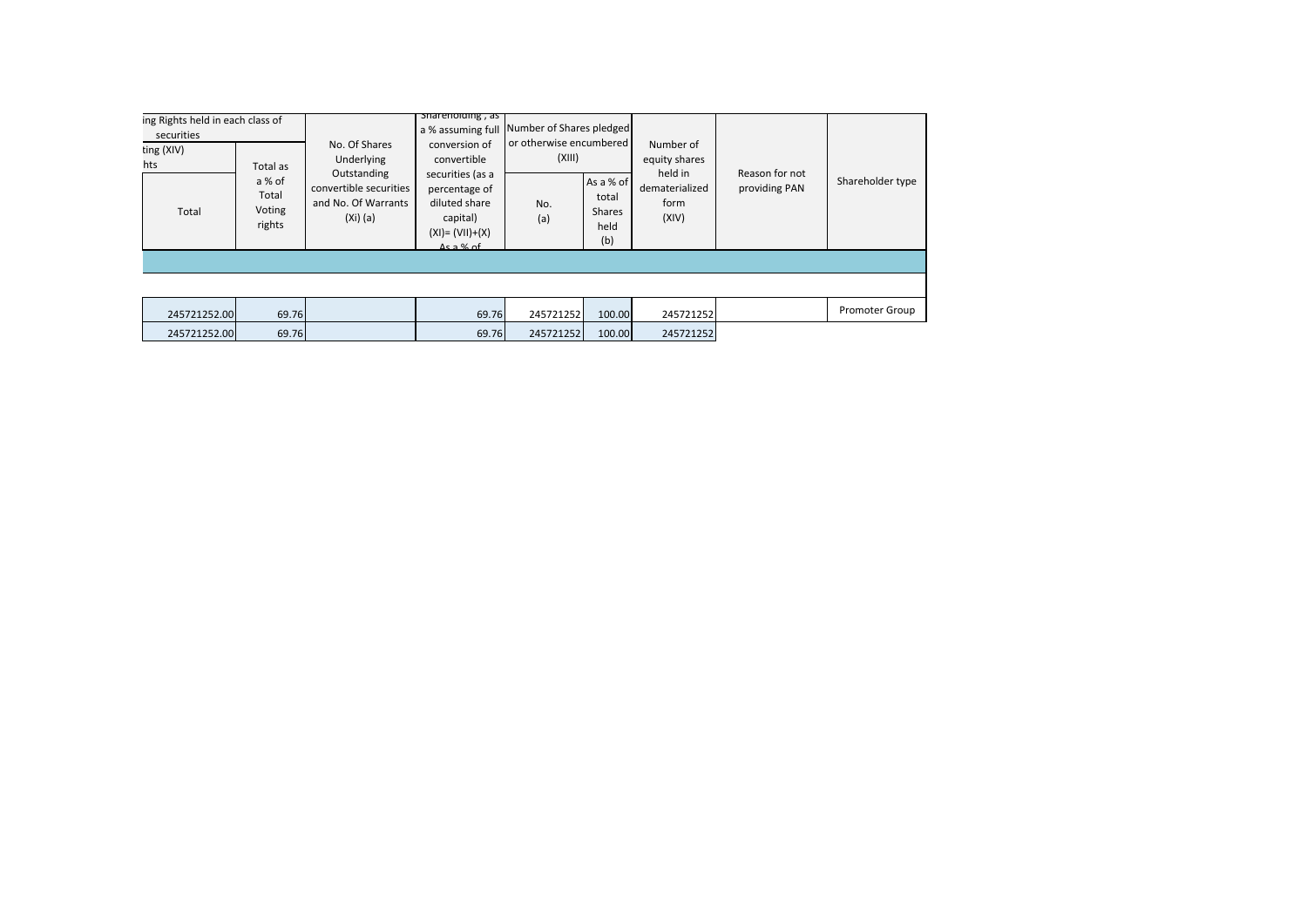

| Searial<br>No.              | Category                           | Category / More than 1 percentage      | Name<br>of the<br>Shareholders<br>(1)    | PAN<br>(11)  |
|-----------------------------|------------------------------------|----------------------------------------|------------------------------------------|--------------|
| B3(e)                       | Any Other (specify)                |                                        |                                          |              |
|                             | Delete<br>Add                      |                                        |                                          |              |
|                             | 1 Director or Director's Relatives | Category                               |                                          |              |
|                             | 2 HUF                              | Category                               |                                          |              |
|                             | 3 Overseas Corporate Bodies        | More than 1 percentage of shareholding | Norwest Venture Partners Vii-A-Mauritius | AADCN1034D   |
|                             | 4 Non-Resident Indian (NRI)        | Category                               |                                          |              |
|                             | 5 Director or Director's Relatives | Category                               |                                          |              |
| 6 Non-Resident Indian (NRI) |                                    | Category                               |                                          |              |
|                             | 7 Director or Director's Relatives | Category                               |                                          |              |
|                             | 8 LLP                              | Category                               |                                          |              |
|                             | 9 Others                           | Category                               | <b>Office Bearers</b>                    |              |
|                             | 10 Clearing Members                | Category                               |                                          |              |
|                             | 11 Bodies Corporate                | Category                               |                                          |              |
|                             |                                    |                                        | Click here to go back                    | <b>Total</b> |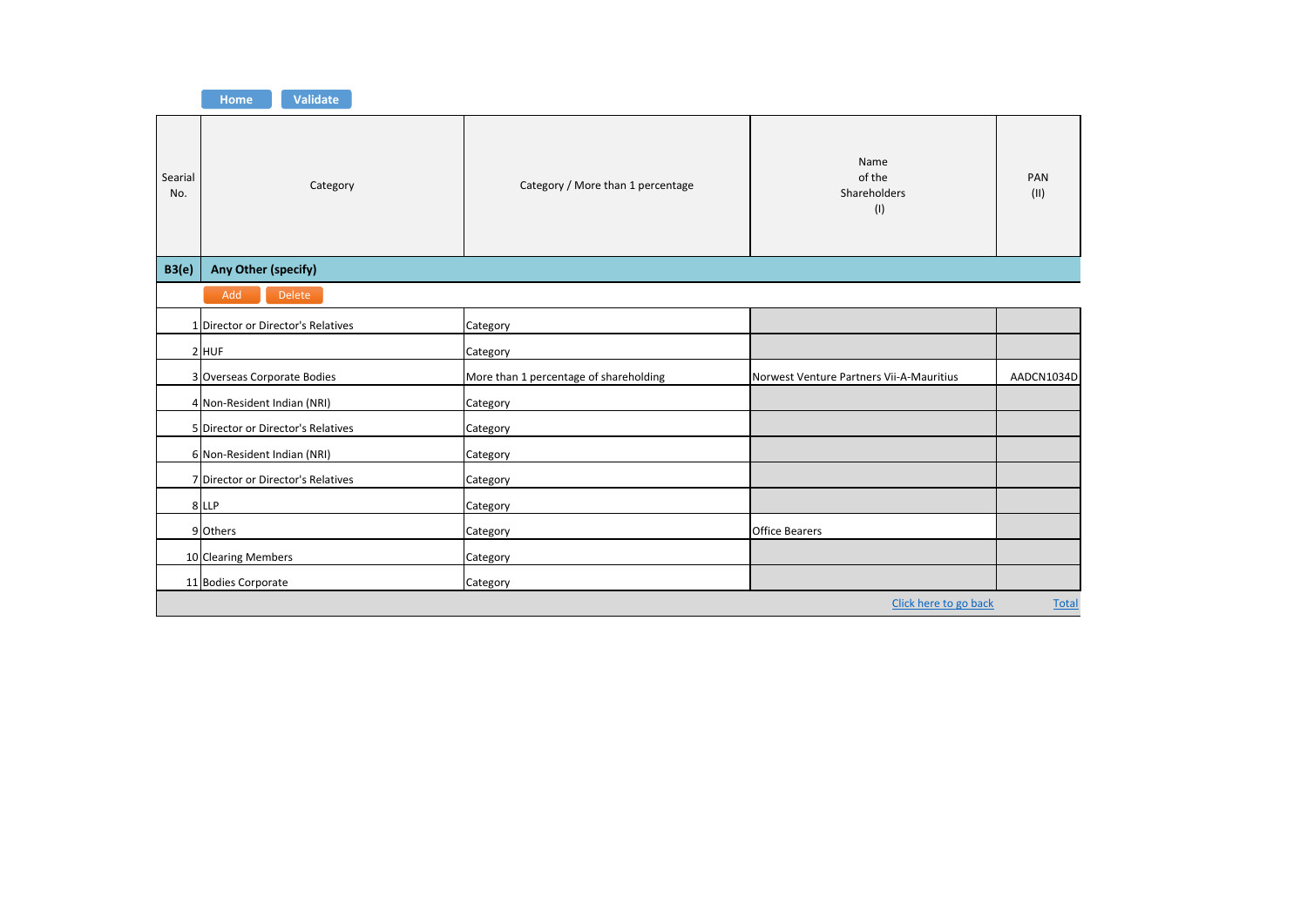|                     |                                                       |                             | Shareholding as a<br>% of total no. of     |                   | Number of Voting Rights held in each class of<br>securities |                                     | Shareholding, as a %<br>assuming full                                                       |                                    | Reason for not providing<br>PAN |
|---------------------|-------------------------------------------------------|-----------------------------|--------------------------------------------|-------------------|-------------------------------------------------------------|-------------------------------------|---------------------------------------------------------------------------------------------|------------------------------------|---------------------------------|
| No.<br>of the       | No. of fully paid<br>up equity shares<br>held<br>(IV) | Total nos. shares<br>held   | shares (calculated<br>as per SCRR,         |                   | No of Voting (XIV)<br>Rights                                | Total as                            | conversion of<br>convertible securities                                                     | Number of equity<br>shares held in |                                 |
| Shareholders<br>(1) |                                                       | $(VII) = (IV)+(V)+$<br>(VI) | 1957)<br>(VIII)<br>As a % of<br>$(A+B+C2)$ | Class<br>eg:<br>X | Total                                                       | a % of<br>Total<br>Voting<br>rights | (as a percentage of<br>diluted share capital)<br>$(XI) = (VII)+(X)$<br>As a % of $(A+B+C2)$ | dematerialized<br>form<br>(XIV)    |                                 |
|                     |                                                       |                             |                                            |                   |                                                             |                                     |                                                                                             |                                    |                                 |
|                     |                                                       |                             |                                            |                   |                                                             |                                     |                                                                                             |                                    |                                 |
| -1                  | 145                                                   | 145                         | 0.00                                       | 145               | 145                                                         | 0.00                                | 0.00                                                                                        | 145                                |                                 |
| 871                 | 4645593                                               | 4645593                     | 1.32                                       | 4645593           | 4645593                                                     | 1.32                                | 1.32                                                                                        | 4645593                            |                                 |
| $\mathbf{1}$        | 17221860                                              | 17221860                    | 4.89                                       | 17221860          | 17221860                                                    | 4.89                                | 4.89                                                                                        | 17221860                           |                                 |
| 68                  | 898804                                                | 898804                      | 0.26                                       | 898804            | 898804                                                      | 0.26                                | 0.26                                                                                        | 898804                             |                                 |
| $\overline{2}$      | 441811                                                | 441811                      | 0.13                                       | 441811            | 441811                                                      | 0.13                                | 0.13                                                                                        | 441811                             |                                 |
| 155                 | 1413840                                               | 1413840                     | 0.40                                       | 1413840           | 1413840                                                     | 0.40                                | 0.40                                                                                        | 1413840                            |                                 |
| $\overline{2}$      | 3770                                                  | 3770                        | 0.00                                       | 3770              | 3770                                                        | 0.00                                | 0.00                                                                                        | 3770                               |                                 |
| 21                  | 414781                                                | 414781                      | 0.12                                       | 414781            | 414781                                                      | 0.12                                | 0.12                                                                                        | 414781                             |                                 |
| $\mathbf{1}$        | 3                                                     | 3                           | 0.00                                       | 3                 | 3                                                           | 0.00                                | 0.00                                                                                        |                                    |                                 |
| 64                  | 1011471                                               | 1011471                     | 0.29                                       | 1011471           | 1011471                                                     | 0.29                                | 0.29                                                                                        | 1011471                            |                                 |
| 153                 | 13963815                                              | 13963815                    | 3.96                                       | 13963815          | 13963815                                                    | 3.96                                | 3.96                                                                                        | 13963815                           |                                 |
| 1338                | 22794033                                              | 22794033                    | 6.48                                       | 22794033.00       | 22794033.00                                                 | 6.48                                | 6.48                                                                                        | 22794033                           |                                 |